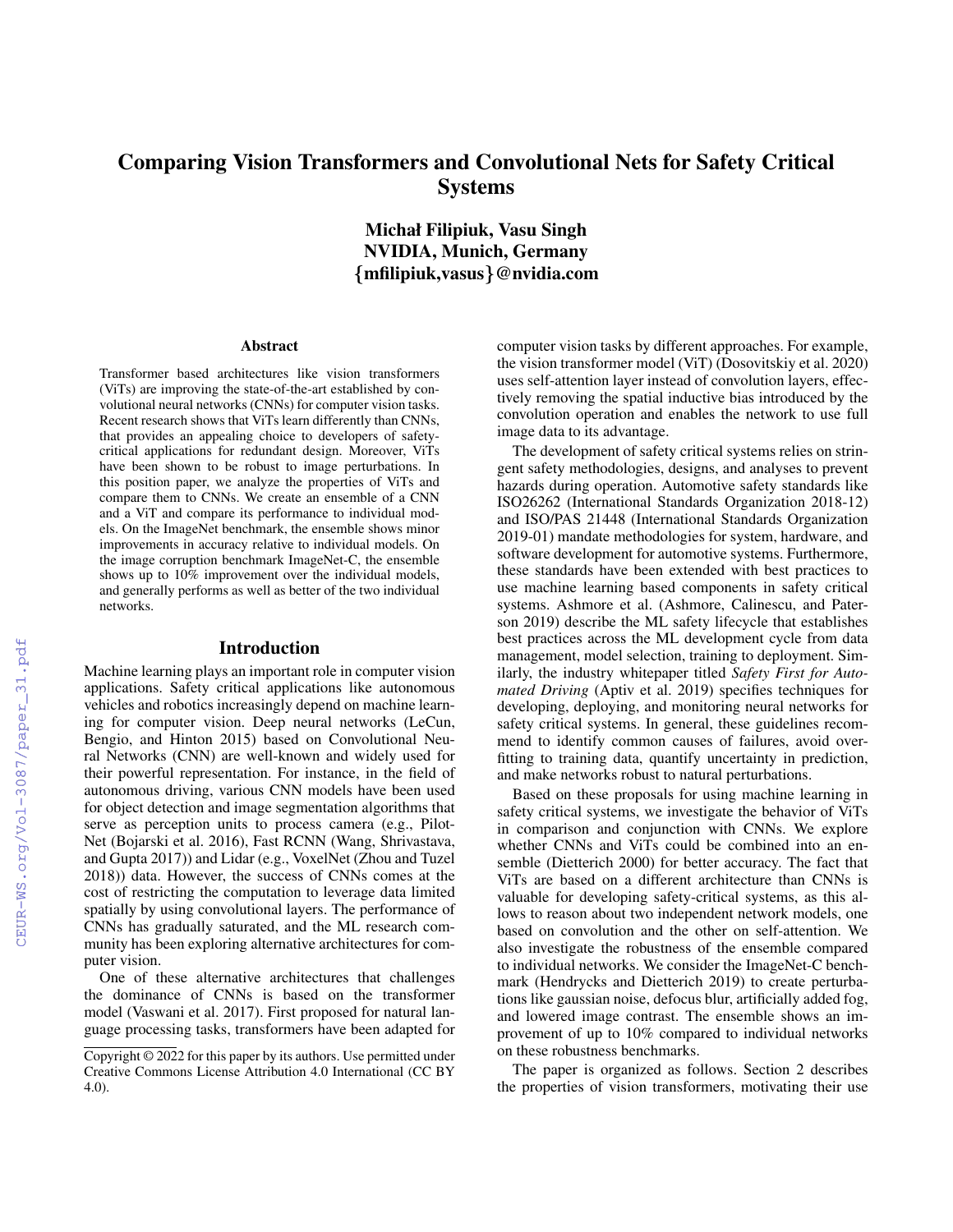in safety-critical applications and comparing them to CNNs. Section 3 provides a quantitative analysis of CNNs and ViT (and their ensemble) on image classification. Section 4 discusses related work. Section 5 concludes the paper with a summary of our ongoing work and future directions.

## ViTs for Safety

The original transformer model (Vaswani et al. 2017) for natural language processing takes a sequence of onedimensional token embeddings as input, and relies on selfattention to capture long-range data dependencies. Transformers have become the dominant network architecture for natural language tasks. A straightforward application of the transformer model to computer vision tasks would require attention between every pair of pixels - this does not scale to realistic image sizes due to quadratic cost in the number of pixels. The ViT model (Dosovitskiy et al. 2020) avoids this limitation by reshaping an image into a sequence of flattened patches of size  $P \times P$ , reducing the effective sequence input length  $P^2$  times. Generally, the patch size  $P$  is chosen to be 16 or 32. We now describe desirable properties of neural network architectures for use in safety-critical applications. *Reusability.* Transfer learning (Pan and Yang 2009) is a commonly used technique for training ML models, where a model is trained for a particular context, and then re-used in a different context with limited training data. It is a powerful technique that reduces computational effort and increases confidence in the trained model. CNNs are well suited for transfer learning since convolutional layers allow to encode features in the input space. It has been shown (Dosovitskiy et al. 2020) that ViTs also attain excellent results when they are trained at sufficient scale and then transferred to new tasks with relatively fewer datapoints. Especially when pretraining data is in abundance and transfer data is scarce (fewshot learning), ViTs outperform state-of-the-art CNNs.

*Robustness.* For use in safety-critical applications, it is important that the network is robust against image perturbations. For example, an automotive perception network trained under sunny weather conditions should perform well also in rainy and snowing situations. To simulate such effects, several image corruption benchmarks (Hendrycks and Dietterich 2019), (Michaelis et al. 2019) have been created and the performance of different network architecture studied. Bhojanapalli et al. (Bhojanapalli et al. 2021) investigate the performance of ViTs and CNNs in images with corruptions like noise and blur. They demonstrate that with a significant size of the pre-training dataset, ViTs are at least as robust as CNNs, and sometimes more robust on artificially corrupted data. Similarly, Naseer et al. (Naseer et al. 2021) show that ViTs are robust against severe occlusions of foreground objects and random patch locations compared to state-of-the-art CNNs.

*Detection of Distribution Shift.* In addition to robustness against image perturbations, it is also essential that the network can identify distribution shift during deployment, i.e. scenarios where the network is observing data that is different from its training data - this is because unseen data might result in incorrect predictions. For example, an automotive perception network trained to detect pedestrians should be

| Model       | Top-1   | $Top-5$ | $Top-10$ |
|-------------|---------|---------|----------|
| <b>CNN</b>  | 0.84788 | 0.97258 | 0.98678  |
| ViT         | 0.85152 | 0.97412 | 0.98762  |
| $CNN + ViT$ | 0.86710 | 0.98128 | 0.99198  |

Table 1: Comparison of accuracy for CNN and ViT on ImageNet benchmark

able to distinguish cyclists as being different from pedestrians. Fort et al. (Fort, Ren, and Lakshminarayanan 2021) show that pre-trained transformers perform better in detecting out-of-distribution (OOD) samples than CNNs. Also, transformers are better suited to few-shot outlier exposure than CNNs, where a network is shown a few outlier samples in order to improve distribution shift.

*Redundancy.* Self-attention allows ViTs to integrate global information about the image even in the lower layers. ViTs have more uniform representation across layers, preserving input spatial information. This is contrary to CNNs where global information is available only in higher layers. Moreover, CNNs have an intrinstic local neighborhood structure in each layer. The translational invariance in CNNs also introduces an inductive bias. Raghu et al. (Raghu et al. 2021) show that ViTs and CNNs indeed learn differently, and this is reflected in their internal structures after training. This fundamental difference in how ViTs and CNNs learn provides a powerful tool for redundant design of safety critical applications. In addition, independent models can be pretrained on different datasets and executed on different hardware platforms at runtime. An ensemble of CNN and ViT can argue the safety based on the fact that the two individual architectures differ in their detection mechanism (convolution and self-attention respectively) and thus the ensemble does not suffer from common-cause failures like an ensemble of multiple CNNs or multiple ViTs would. For example, Bhojanapalli et al. (Bhojanapalli et al. 2021) show that adversarial perturbations do not transfer across ViTs and CNNs.

### Quantitative Analysis

We start with an investigation whether CNNs and ViTs can be combined for more accurate detection. We compare the accuracy of the individual architecture with the ensemble model.

We choose the Vision Transformer(ViT) (Dosovitskiy et al. 2020) and Big Transfer(BiT) (Kolesnikov et al. 2019) models for our comparsion. The specific ViT that we picked for our experiments is the largest, publicly available ViT-L using patches of 16x16 pixels, pretrained at ImageNet21K and fine-tuned to ImageNet2012 images at resolution of 384x384<sup>1</sup> . It consists of 307M trainable parameters. Big Transfer model is a CNN architecture based on well-known

<sup>&</sup>lt;sup>1</sup> available here: gs://vit\_models/augreg/L\_16-i21k-300eplr 0.001-aug strong1-wd 0.1-do 0.0-sd 0.0--imagenet2012 steps 20k-lr 0.01-res 384.npz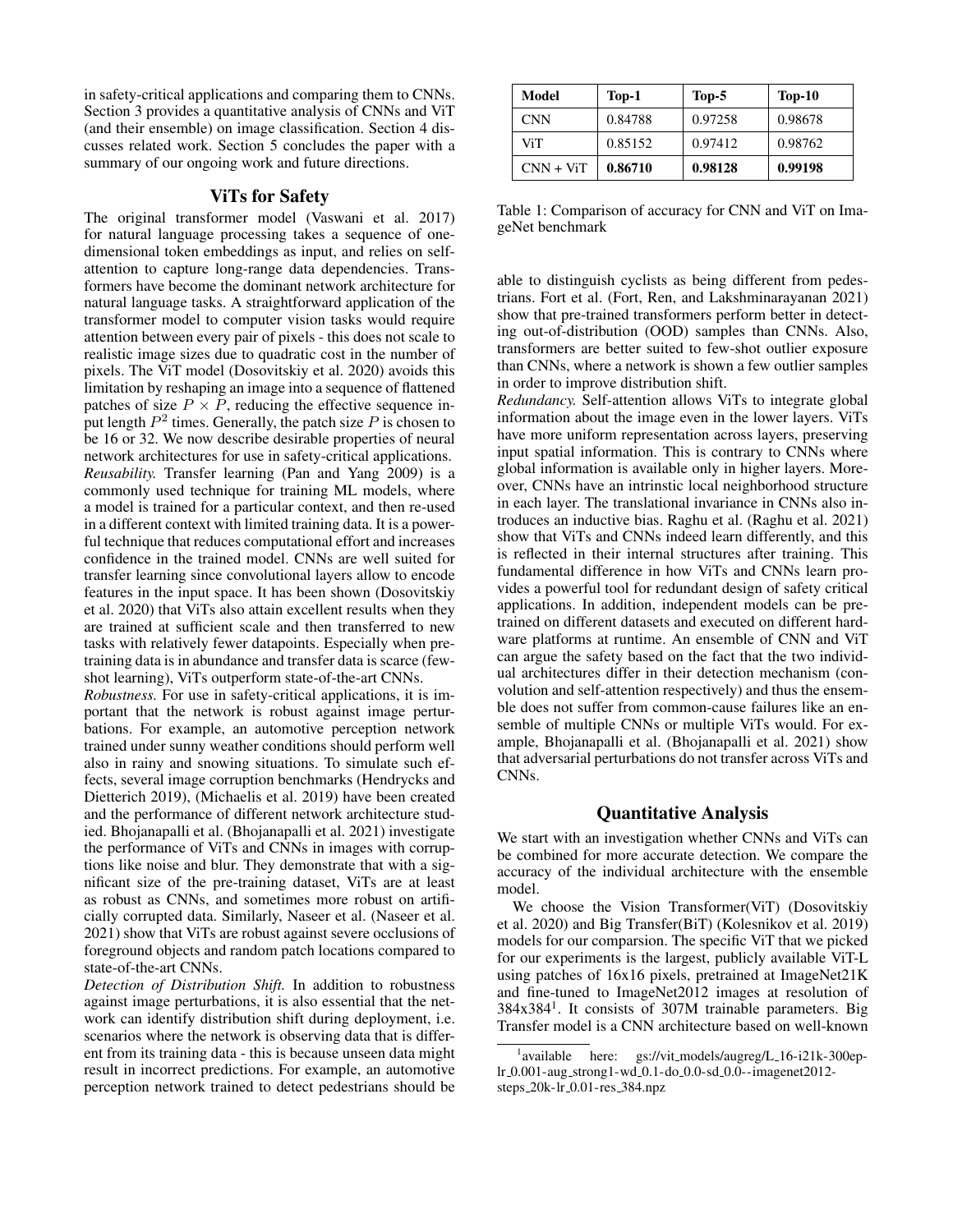

(a) Correct label: Mountain (b) Correct label: Remote conbike trol

Figure 1: Sample images from ImageNet where the ensemble provides the correct classification and the individual networks do not

ResNet networks with a few improvements, enabling it to be transferable between the datasets similarly to ViTs. Here, we also picked the biggest available checkpoint called BiT-M, based on ResNet152x4, pretrained on ImageNet21K and fine-tuned to ImageNet2012<sup>2</sup>. BiT consists of 937M parameters. Using these two models, we create an ensemble model. It combines the output of both CNN and ViT, and treats them as individual probabilities distribution over all 1000 ImageNet classes. The distributions are then multiplied element-wise to obtain values proportional to each class' likelihood. Such approach is just one of many possible techniques to combine the results of models' inferences. We plan to research other ensemble models in future work.

Table 1 shows the Top-1, Top-5, and Top-10 accuracy of the CNN, ViT, and the ensemble. CNN and ViT perform very similarly, with ViT being consistently slightly better, while an ensemble performs better across all metrics, significantly at Top-1.

Next, we investigate examples where the ensemble of CNN and ViT predicts the correct class (Top-1), while the individual models do not. Figure 1 shows two such examples. Figure 1a shows a bicycle handlebar where a large part of the bike is outside the image. This poses a challenge to correctly comprehend the image. Figure 1b shows an old remote control for an Apple device. We see its back, what is an unusual way of presenting the remote control. It's also not common to see such remotes as most of us associate Apple and its logo with iPhones and MacBooks.

Table 2 provides the softmax probabilities for the top-5 predictions per network for these examples. We observe that both networks predict different class (top-1) for both cases, while the correct prediction appears in the top-5 of both networks. We also observe that for the remote control, the CNN predicts it as a hard disc with significantly high probability (0.48), whereas the ViT does not predict it as a hard-disc in the top-5 predictions.

Robustness. Next, we ask the question: how robust are ViTs to perturbations for image classification in comparison to CNNs and can we somehow leverage their unique ways

| label<br>Correct<br>for image | <b>CNN</b>                             | ViT                                   |  |  |  |
|-------------------------------|----------------------------------------|---------------------------------------|--|--|--|
|                               | (iovstick, 0.19682)                    | (microphone,<br>0.15267               |  |  |  |
| Mountain bike                 | (mountain<br>bike,<br>0.18778)         | (tripod, 0.05060)                     |  |  |  |
|                               | brake,<br>(disk<br>0.11440             | (stopwatch,<br>0.03436                |  |  |  |
|                               | (tripod, 0.07354)                      | (mountain<br>bike,<br>0.02978         |  |  |  |
|                               | $(\text{screw}, 0.06855)$              | (iovstick, 0.02686)                   |  |  |  |
|                               | disc.<br>(hard<br>0.47829)             | (iPod, 0.27300)                       |  |  |  |
| Remote control                | (remote)<br>control.<br>0.28019        | (packet, 0.18125)                     |  |  |  |
|                               | (pencil)<br>box.<br>0.04867            | (remote)<br>control.<br>0.15923       |  |  |  |
|                               | (modem, 0.01540)                       | (modem, 0.14748)                      |  |  |  |
|                               | (cellular)<br>tele-<br>phone, 0.01256) | (hand-held<br>com-<br>puter, 0.03882) |  |  |  |

Table 2: Top-5 predictions and probabilities for the samples in Figure 1

of comprehending the image to our advantage with the ensemble?

We continue to work with the ViT and BiT models mentioned earlier, but we choose a different checkpoint for the ViT<sup>3</sup>, as we change the images resolution from  $384x384$  to 224x224. The respective BiT model in our analysis has a degraded performance as there is no checkpoint available for smaller images.

To validate the performance on the corrupted data, we have chosen ImageNet-C dataset (Hendrycks and Dietterich 2019) and selected a few corruptions: Gaussian noise, defocus blur, contrast and fog. For each corruption, we preprocessed the data with the highest level of corruption severity (sample image can be seen in Figure 2. The corruption was applied to original ImageNet images by TensorFlow dataset.<sup>4</sup>). We use first 10% of the ImageNet validation data (5000 images) with aforementioned corruptions added. We took pre-trained checkpoints mentioned in the section above and run inference using NVIDIA Quadro A6000 GPU.

Table 3 compares the Top-1, Top-5, and Top-10 accuracy of BiT, ViT, and their ensemble. For every corruption except Gaussian noise, the ensemble is superior to both CNN and ViT working separately, while in case of the Gaussian noise it is slightly worse. It is also interesting how the individual models perform on various corruptions: ViT is much better

<sup>&</sup>lt;sup>2</sup>available here: https://tfhub.dev/google/bit/m-r152x4/ ilsvrc2012 classification/1

<sup>&</sup>lt;sup>3</sup> available here: gs://vit\_models/augreg/L\_16-i21k-300eplr 0.001-aug strong1-wd 0.1-do 0.0-sd 0.0--imagenet2012 steps 20k-lr 0.01-res 224.npz

<sup>4</sup> https://www.tensorflow.org/datasets/catalog/imagenet2012 corrupted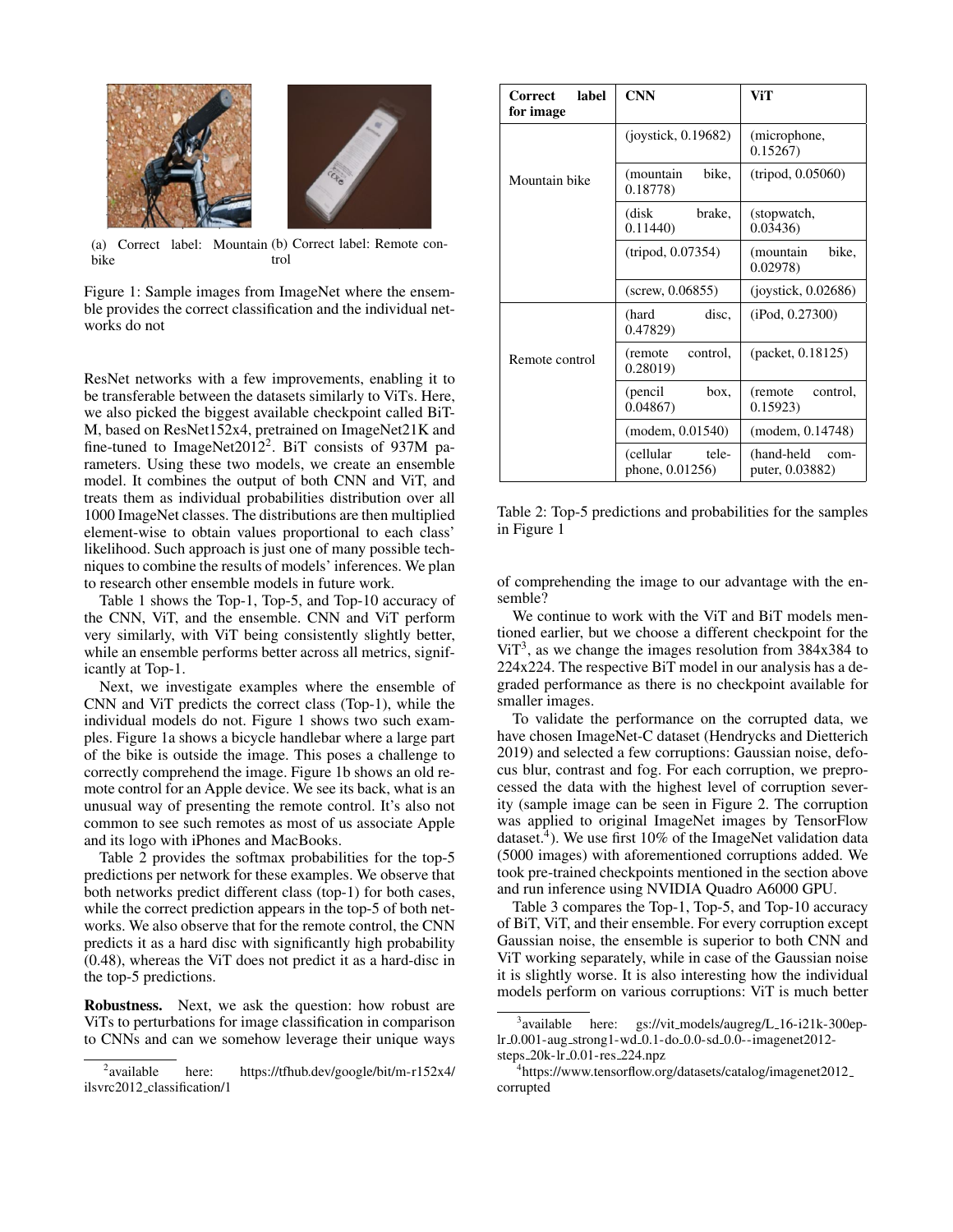at Gaussian noise and fog, while it seems to be on par with CNN on defocus blur, and performs worse in the contrast corruption.

## Related work

Since the introduction of ViTs in 2020, their properties have been extensively studied. Naseer et al. (Naseer et al. 2021) observe that ViTs are resilient to domain shifts and occlusions. Bhojanapalli et al. (Bhojanapalli et al. 2021) show robustness of ViTs against adversarial and natural perturbations. Fort et al. (Fort, Ren, and Lakshminarayanan 2021) study the performance of vision transformers on out-ofdistribution detection. Ranftl et al. (Ranftl, Bochkovskiy, and Koltun 2021) use vision transformers for monocular depth estimation and semantic segmentation. Raghu et al. (Raghu et al. 2021) investigate the difference between the learning representation of ViTs and CNNs. There have also been architectures that combine CNNs and ViTs. For example, CNNs meet Transformers (CMT) (Guo et al. 2021) is an architecture where the input image is fed into a sequence of convolutional blocks for fine-grained feature extraction, followed by CMT blocks (transformer with depth-wise convolution) for representation learning.

#### **Conclusion**

We investigated how the introduction of vision transformers as an alternative to CNNs impacts network design in safety critical systems for computer vision. We compare CNNs and ViTs as well as their ensemble on image classification tasks. We also show that for many common image corruptions, ViTs are relatively more resilient than CNNs. Moreover, an ensemble of a CNN and a ViT provides up to 10% higher accuracy than individual networks on the corruptions provided in the ImageNet-C benchmark.

*Ongoing and future Work.* Vision transformers are an exciting development for safety-critical applications of computer vision. Not only do they learn differently from CNNs, but also are more robust against natural and adversarial perturbations. We believe that vision transformers alone or in conjunction with CNNs need to be extensively investigated to develop stronger safety guarantees of ML based components. This is ongoing work, and we continue to investigate the following:

- How does the performance of transformers compare to CNNs on object detection benchmarks with and without corruption? We plan to use the corruption datasets (Michaelis et al. 2019) corresponding to common object detection benchmarks like Pascal, Coco, Cityscapes, and compare the performance of transformer based object detection networks like Swin (Liu et al. 2021) to CNNs. We also plan to combine Swin with CNN models and use ensemble techniques for object detection (Wei, Ball, and Anderson 2018).
- How good are vision transformers for detection distribution shift after deployment? We are investigating the performance of transformers on automotive benchmarks for

OOD detection (Nitsch et al. 2021) with different metrics like maximum over softmax probabilities and Mahalanobis distance. We plan to compare zero-shot versus few-shot OOD detection for different architectures.

• How to implement redundant design in resourceconstrained systems? The current performant ViTs are large, and challenges exist in scaling performance to smaller models (Liu et al. 2021) that are robust as well as suitable for resource-constrained domains like automotive and robotics. In future work, we plan to address these challenges.

#### References

Aptiv; Audi; Baidu; BMW; Continental; Daimler; FCA; Here; Infineon; Intel; and Volkswagen. 2019. Safety First For Automated Driving. In *Safety First For Automated Driving*, 116–132.

Ashmore, R.; Calinescu, R.; and Paterson, C. 2019. Assuring the Machine Learning Lifecycle: Desiderata, Methods, and Challenges. *CoRR*, abs/1905.04223.

Bhojanapalli, S.; Chakrabarti, A.; Glasner, D.; Li, D.; Unterthiner, T.; and Veit, A. 2021. Understanding Robustness of Transformers for Image Classification. arXiv:2103.14586.

Bojarski, M.; Del Testa, D.; Dworakowski, D.; Firner, B.; Flepp, B.; Goyal, P.; Jackel, L. D.; Monfort, M.; Muller, U.; Zhang, J.; et al. 2016. End to end learning for self-driving cars. *arXiv preprint arXiv:1604.07316*.

Dietterich, T. G. 2000. Ensemble Methods in Machine Learning. In *Multiple Classifier Systems*, 1–15. Berlin, Heidelberg: Springer Berlin Heidelberg. ISBN 978-3-540- 45014-6.

Dosovitskiy, A.; Beyer, L.; Kolesnikov, A.; Weissenborn, D.; Zhai, X.; Unterthiner, T.; Dehghani, M.; Minderer, M.; Heigold, G.; Gelly, S.; et al. 2020. An image is worth 16x16 words: Transformers for image recognition at scale. *arXiv preprint arXiv:2010.11929*.

Fort, S.; Ren, J.; and Lakshminarayanan, B. 2021. Exploring the Limits of Out-of-Distribution Detection. arXiv:2106.03004.

Guo, J.; Han, K.; Wu, H.; Xu, C.; Tang, Y.; Xu, C.; and Wang, Y. 2021. CMT: Convolutional Neural Networks Meet Vision Transformers. arXiv:2107.06263.

Hendrycks, D.; and Dietterich, T. 2019. Benchmarking Neural Network Robustness to Common Corruptions and Perturbations. In *International Conference on Learning Representations*.

International Standards Organization. 2018-12. ISO 26262: Road Vehicles - Functional Safety, Parts 1 to 11. In *Road Vehicles - Functional Safety, Second Edition*.

International Standards Organization. 2019-01. ISO/PAS 21448: Road Vehicles - Safety of the intended functionality. In *Road Vehicles - Safety of the intended functionality*.

Kolesnikov, A.; Beyer, L.; Zhai, X.; Puigcerver, J.; Yung, J.; Gelly, S.; and Houlsby, N. 2019. Large Scale Learning of General Visual Representations for Transfer. *CoRR*, abs/1912.11370.